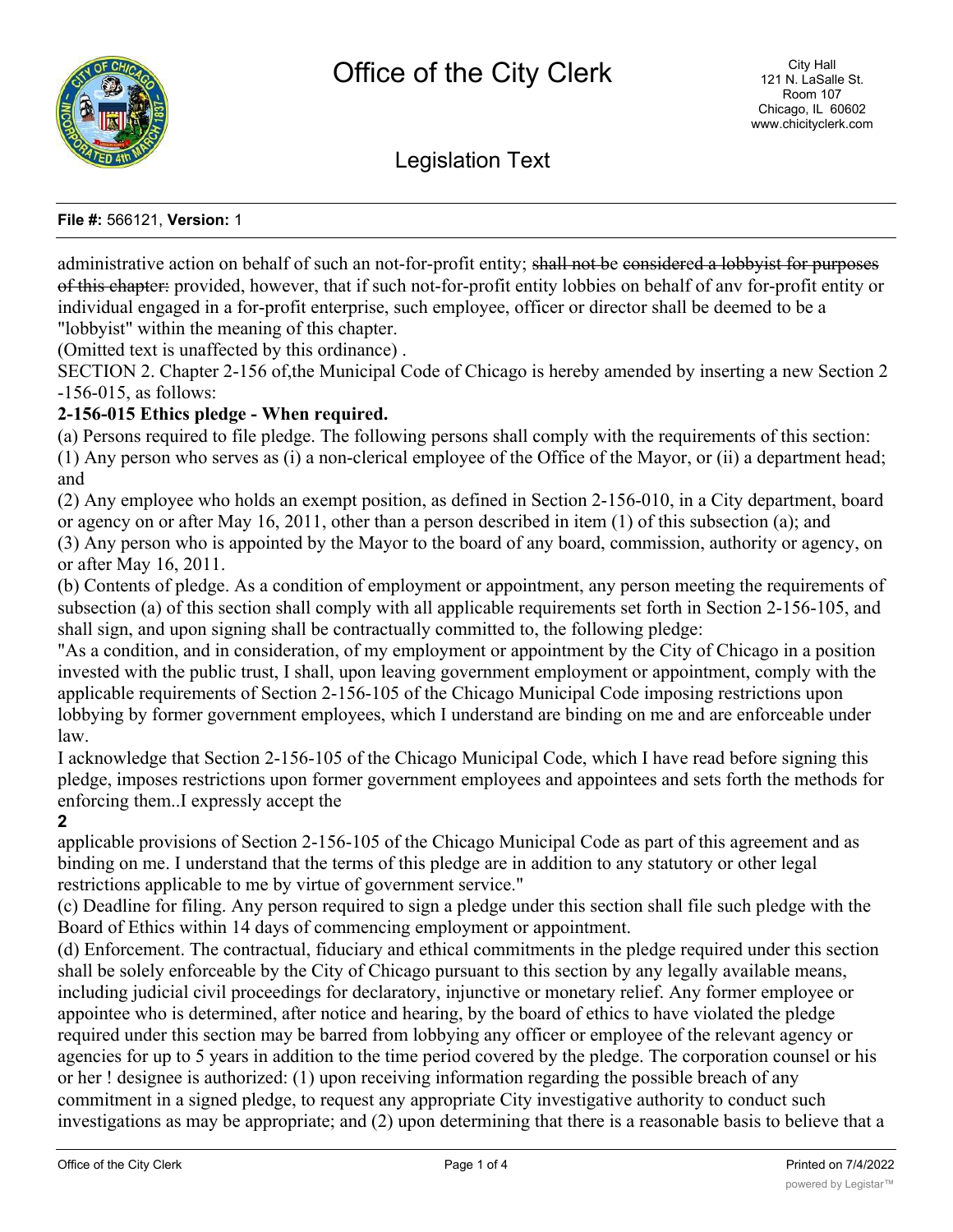#### **File #:** 566121, **Version:** 1

breach of a commitment has occurred or will occur or continue, if not enjoined, to commence a civil action against the former employee or appointee. In any such civil action, the corporation counsel or his or her designee is authorized to request any and all relief authorized by law, including but not limited to: (i) such temporary restraining orders and preliminary and permanent injunctions as may be appropriate to restrain future, recurring, or continuing conduct by the former employee or appointee in breach of the commitments in the pledge he or she signed; and.(ii) disgorgement" of all monies received in connection with any breach or attempted breach of the pledge signed by the former employee or appointee.

(e) Disclaimer. This section is not intended to, and does not, create any right or benefit, substantive or procedural, enforceable at law or in equity by any party against the City of Chicago, its departments, agencies, or entities, its officers, employees, or agents, or any other person.

SECTION 3. Section 2-156-040 of the Municipal Code of Chicago is hereby amended by deleting the language stricken through and by inserting the language underscored, as follows:

## **2-156-040 Offering, receiving and soliciting gifts or favors.**

# *(Omitted text is unaffected by this ordinance)*

(c) No person who has an economic interest in a specific city business, service or regulatory transaction, and no lobbyist, shall give, directly or indirectly, to any city official or employee whose decision or action may substantially affect such transaction, or to the spouse, domestic partner, or minor child of such official or employee, or any immediate family member residing in the same residence with the official or employee, and none of them shall accept, any gift of (i) cash or its equivalent regardless of value, or (ii) an item or service other than a gift with a value of less than \$50.00,. as long as the items or services from any one source do not exceed a cumulative value of \$100.00 during any calendar year. Nothing herein shall be construed to prohibit such person from accepting gifts from relatives or from one's own domestic partner.

*(Omitted text is unaffected by this ordinance)*

SECTION 4. The section heading of Section 2-156-100 of the Municipal Code of Chicago is hereby amended by inserting the language underscored, as follows:

## **2-156-100 Post-employment restrictions on assistance and representation.**

## *(Omitted text is unaffected by this ordinance)*

SECTION 5. Chapter 2-156 of the Municipal Code of Chicago is hereby amended by inserting a new Section 2 -156-105, as follows:

## **2-156-105 Post-employment restrictions on lobbying.**

(a) Any person who serves as (i) a non-clerical employee of the Office of the Mayor, or (ii) a department head, shall be prohibited from lobbying the City of Chicago or any city department, board or other city agency for a period of two years after leaving that position.

(b) Any employee who holds an exempt position in a City department, board or other city agency on or after May 16, 2011, other than a person described in subsection (a) of this section, shall be prohibited from lobbying the department, board or agency in which he or she was employed for a period of two years after that employment ends.

(c) Any person who is appointed by the Mayor to the board of any board, commission, authority or agency, on or after May 16, 2011, shall be prohibited from lobbying that board, commission, authority or agency for a period of two years after the date on which his or her service on the board ends.

**4**

(d) The prohibitions on lobbying set forth in this section shall not apply to any person who (i) occupied the position before May 16, 2011, and (ii) resigned from that position before November 16, 2011. Nothing in this section shall be construed to prohibit a person from lobbying on behalf of, and while employed by, another government agency.

SECTION 6. Section 2-156-111 of the Municipal Code of Chicago is hereby amended by inserting the language underscored, as follows:

## **2-156-111 Prohibited conduct.**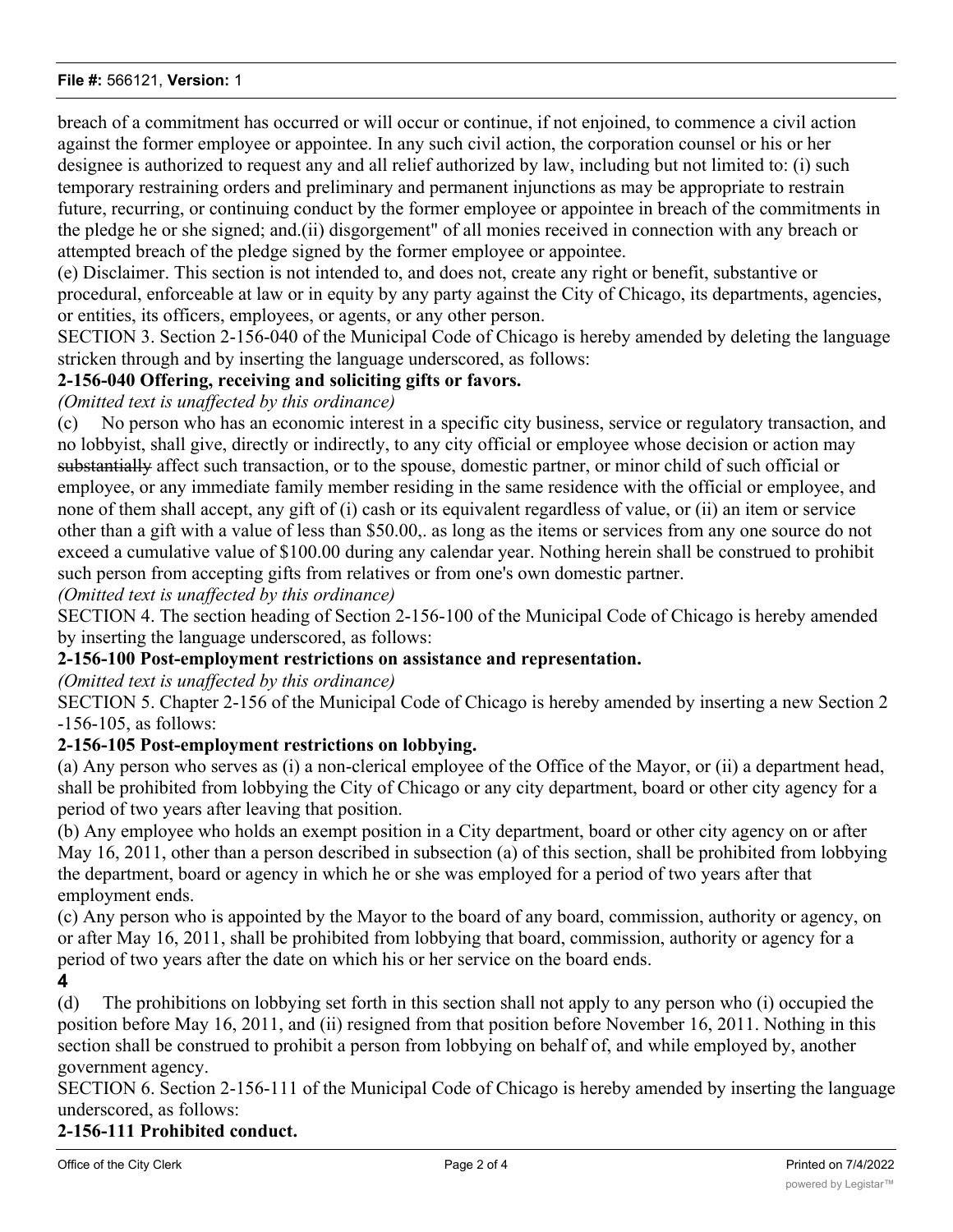#### **File #:** 566121, **Version:** 1

(a) No elected^official or employee or the spouse or domestic partner of such official or employee, or any entity in which such official or employee or his or her spouse or domestic partner has a financial interest, should apply for, solicit, accept or receive a loan of any amount from any lobbyist or person who is either doing business or seeking to do business with the city; provided, however, that nothing in this section prohibits application for, solicitation for, acceptance of or receipt of a loan from a financial lending institution, if the loan is negotiated at arm's length and is made at a market rate in the ordinary course of the lender's business. This subsection shall not apply to an entity in which the only financial interest of the official or employee or his or her spouse or domestic partner is related to the spouse's or domestic partner's independent occupation, profession or employment.

*(Omitted text is unaffected by this ordinance)*

SECTION 7. Section 2-156-230 of the Municipal Code of Chicago is hereby amended by deleting the language stricken through and by inserting the language underscored, as follows:

# **2-156-230 Information required of registrants.**

No later than January 20th of each year, or within five business days of engaging in any activity which requires such person to register, every person required to register shall file with the board of ethics a sworn certified written statement on a form prescribed by the board containing the following information:

*(Omitted text is unaffected by this ordinance)*

(d) The registration statement required under this section shall be accompanied by a written statement certifying that all information contained therein is true and correct, and a registration fee of \$350.00 per person identified as a lobbyist in the registration statement. In addition to this registration fee of \$350.00 per person, there will also be an annual fee of \$75.00

5

i

for each additional registered client after the first client.

SECTION 8. Section 2-156-250 of the Municipal Code of Chicago is hereby amended by deleting the language stricken through and by inserting the language underscored, as follows:

## **2-156-250 Reports of lobbying activities.**

No later than January 20th and July the 20th day of each year month, each registrant shall file with the board of ethics a notarized written report of lobbying activities during the previous sfx- calendar months. The report shall be on a form prescribed by the board, which may include electronic submission, and shall contain: *(Omitted text is unaffected by this ordinance)*

(c) The total amount of expenditures, outside his own business entity, for lobbying in each of the following categories:

*(Omitted text is unaffected by this ordinance)*

(iv) Personal sustenance, lodging and travel ;-arrd

(v) Other expenses; provided, however, that each expenditure of \$250.00 or more shall also be itemized by the date of the expenditure, the amount, purpose and beneficiary of the expenditure, the name, address and nature of business of the recipient, and the legislative or administrative action, if any, in connection with which said expenditure was made:;

(d) An itemized list of every gift given to any official or employee of the city:; and

(e) An itemized list of every political contribution made to any of the following persons: (1) any candidate for city office; (2) any elected official of the government of the city; and (3) any official or employee of the city seeking election to an office other than a city office.

(f) Upon receipt of the monthly report required under subsection (a) of this section, the board of ethics shall, without delay, post such report on the on-line system required under subsection (m) of Section 2-156-380. SECTION 9. Section 2-156-380 of the Municipal Code of Chicago is hereby amended by deleting the language stricken through and by inserting the language underscored, as follows:  $6<sup>S</sup>$